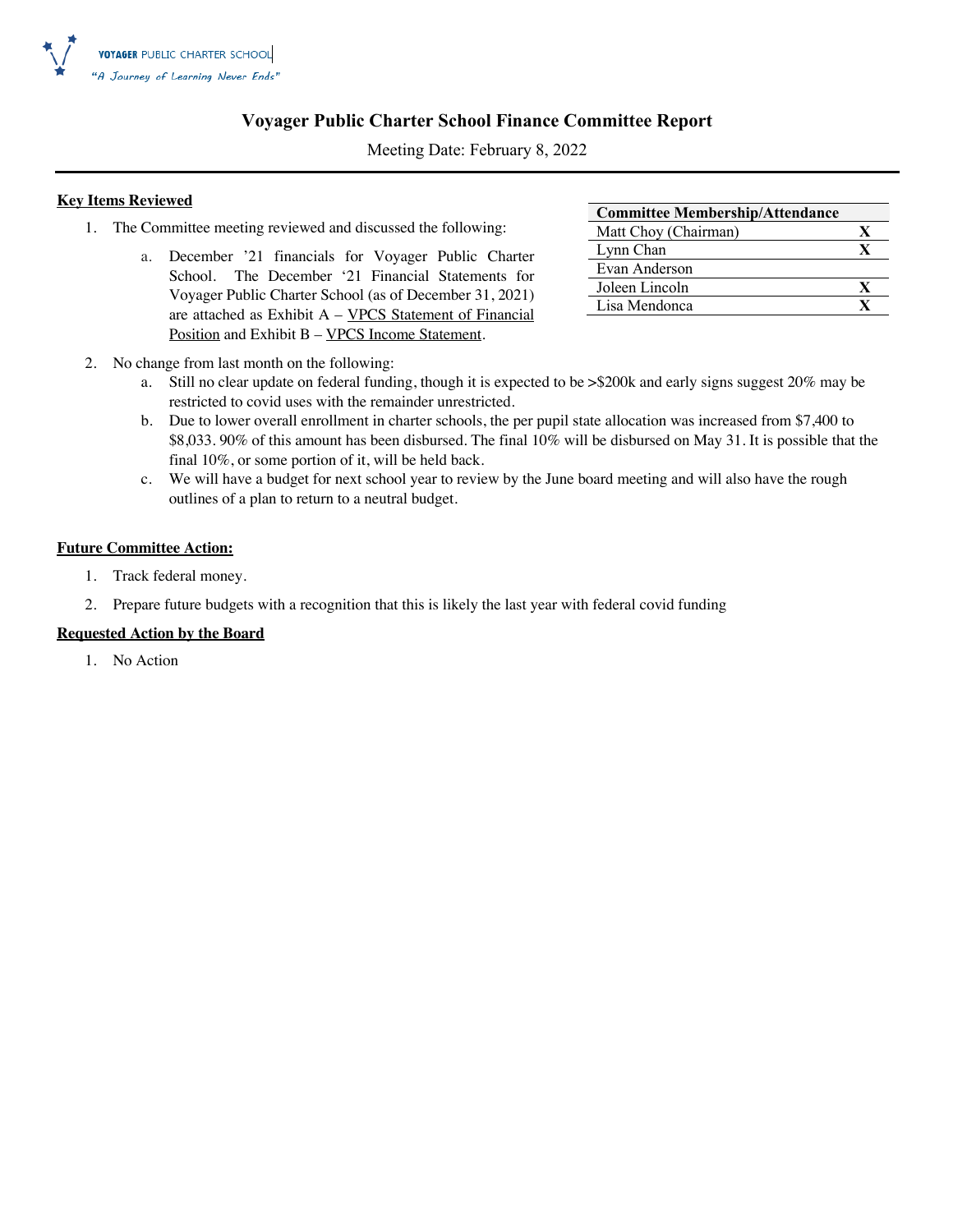# **Voyager - A Public Charter School Statement of Financial Position-Yearly Comparison**

|                                       | Dec 31, 21   | Dec 31, 20   |
|---------------------------------------|--------------|--------------|
| <b>ASSETS</b>                         |              |              |
| <b>Current Assets</b>                 |              |              |
| <b>Checking/Savings</b>               |              |              |
| 1065 · First Hawaiian Bnk Savings     | 1,990,016.67 | 1,636,946.66 |
| 1066 · First Hawaiian Bank - checking | 17,103.09    | 158,967.07   |
| 1067 · Cash - Restricted              | 2,000.00     | 2,000.00     |
| 1080 · Petty Cash on Hand             | 30.00        | 30.00        |
| <b>Total Checking/Savings</b>         | 2,009,149.76 | 1,797,943.73 |
| <b>Accounts Receivable</b>            |              |              |
| 1200 Accounts Receivable              | 5,013.17     | 956.60       |
| <b>Total Accounts Receivable</b>      | 5,013.17     | 956.60       |
| <b>Other Current Assets</b>           |              |              |
| 1202 Student Meals Receivable         | 2,225.39     | 1,883.74     |
| 1204 Receivable from DOE-'ER FICA Tax | 38,115.79    | 64,453.12    |
| 1205 Miscellaneous Receivables        | 99.01        | $-14.08$     |
| <b>Total Other Current Assets</b>     | 40,440.19    | 66,322.78    |
| <b>Total Current Assets</b>           | 2,054,603.12 | 1,865,223.11 |
| <b>Fixed Assets</b>                   |              |              |
| 1601 · Furniture and Equipment        | 113,922.17   | 127,033.48   |
| 1605 · Leasehold Improvement          | 35,590.42    | 58,089.42    |
| <b>Total Fixed Assets</b>             | 149,512.59   | 185, 122.90  |
| <b>Other Assets</b>                   |              |              |
| 1400 · Deposits                       |              |              |
| <b>HECO/Other Deposit</b>             | 745.00       | 745.00       |
| <b>Lease Deposit</b>                  | 24,688.47    | 24,712.03    |
| <b>Payroll Deposit - PCSC</b>         | 375.06       | 375.06       |
| Total 1400 · Deposits                 | 25,808.53    | 25,832.09    |
| <b>Total Other Assets</b>             | 25,808.53    | 25,832.09    |
| <b>TOTAL ASSETS</b>                   | 2,229,924.24 | 2,076,178.10 |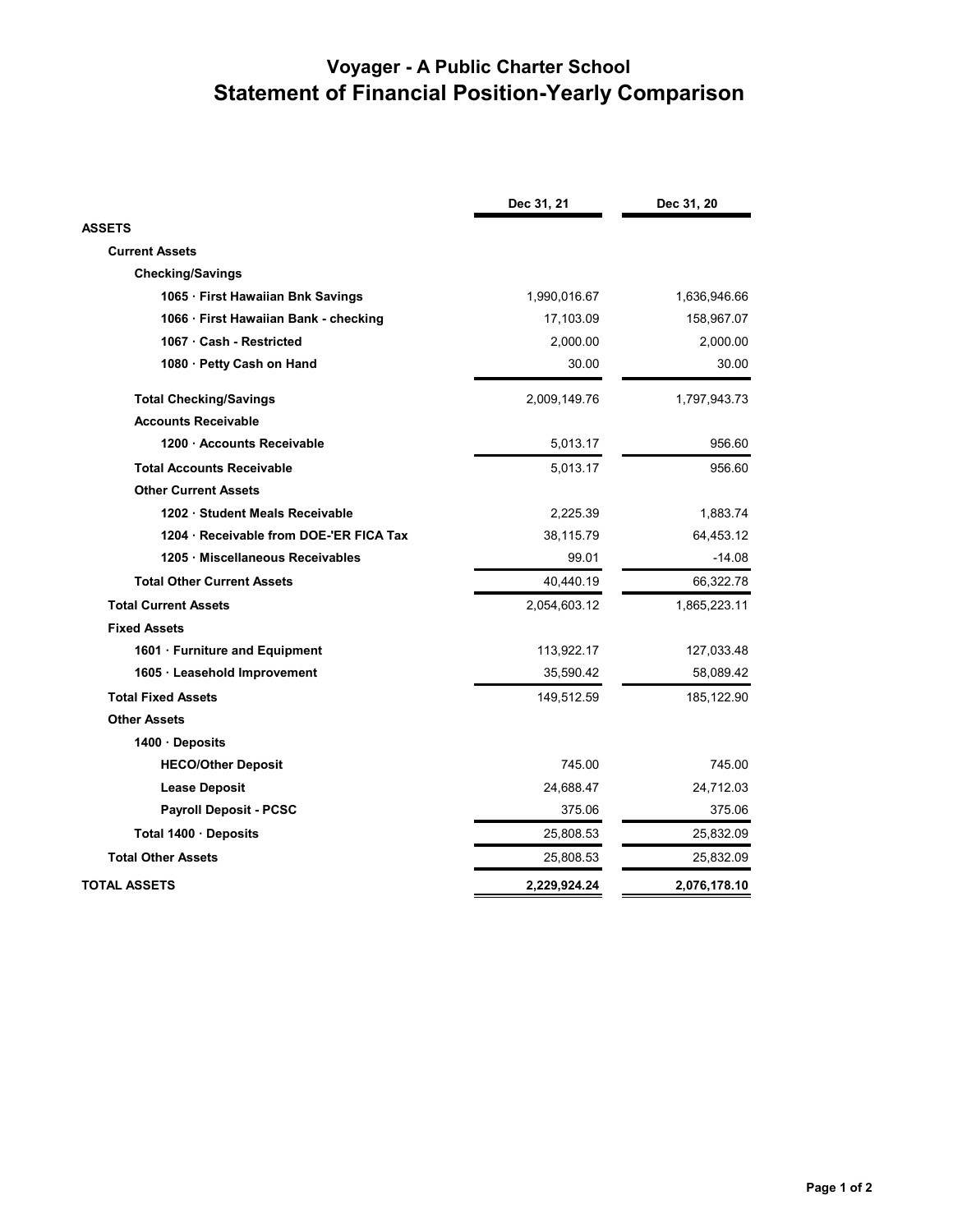# **Voyager - A Public Charter School Statement of Financial Position-Yearly Comparison**

|                                        | Dec 31, 21   | Dec 31, 20   |
|----------------------------------------|--------------|--------------|
|                                        |              |              |
| <b>LIABILITIES &amp; EQUITY</b>        |              |              |
| <b>Liabilities</b>                     |              |              |
| <b>Current Liabilities</b>             |              |              |
| <b>Accounts Payable</b>                | 14,311.30    | 16,826.17    |
| <b>Other Current Liabilities</b>       |              |              |
| 2010 Grants Payable                    | 9.566.43     | 9,566.43     |
| 2100 · Payroll Liabilities             | 81,828.91    | 84,201.63    |
| 2300 · Accrued Vacation                | 78,540.78    | 76,187.34    |
| 2400 Deferred Revenue                  | 35,089.99    | 26,504.06    |
| 2401 Deferred State & FED Allocation   | 1,028,099.27 | 932,027.89   |
| <b>Total Other Current Liabilities</b> | 1,233,125.38 | 1,128,487.35 |
| <b>Total Current Liabilities</b>       | 1,247,436.68 | 1,145,313.52 |
| <b>Long Term Liabilities</b>           |              |              |
| 2500 Deferred Rent                     | 8,400.00     | 27,600.00    |
| <b>Total Long Term Liabilities</b>     | 8,400.00     | 27,600.00    |
| <b>Total Liabilities</b>               | 1,255,836.68 | 1,172,913.52 |
| <b>Equity</b>                          |              |              |
| 1110 · Retained Earnings               | 997,127.94   | 945,538.90   |
| 3000 Opening Bal Equity                | 46,625.28    | 46,625.28    |
| <b>Net Income</b>                      | $-69,665.66$ | $-88,899.60$ |
| <b>Total Equity</b>                    | 974,087.56   | 903,264.58   |
| <b>TOTAL LIABILITIES &amp; EQUITY</b>  | 2,229,924.24 | 2,076,178.10 |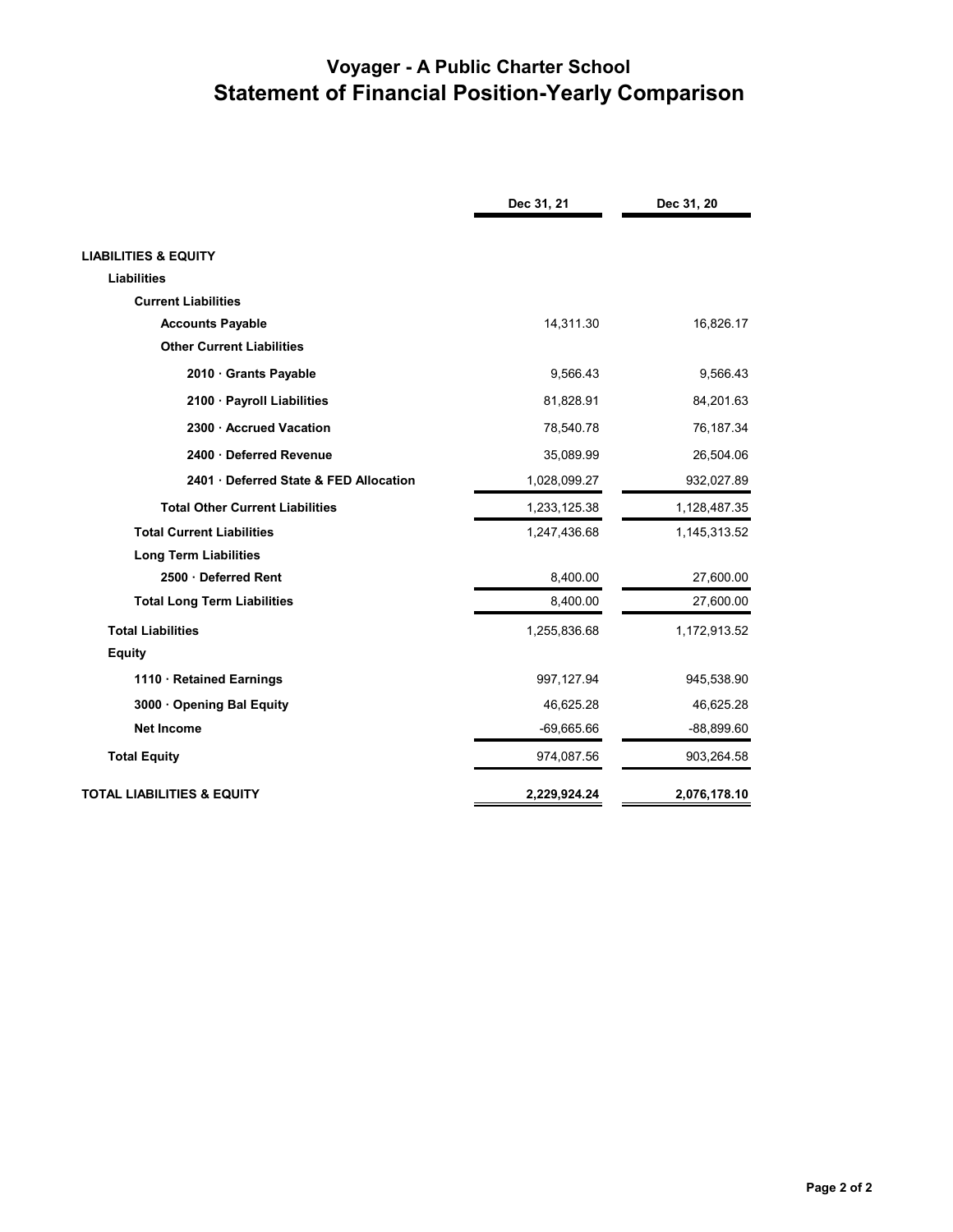|                                           | <b>Dec 21</b> | <b>Budget</b> | \$ Over Budget | Jul - Dec 21 | <b>YTD Budget</b> | \$ Over Budget | <b>Annual Budget</b> |
|-------------------------------------------|---------------|---------------|----------------|--------------|-------------------|----------------|----------------------|
| <b>Ordinary Income/Expense</b>            |               |               |                |              |                   |                |                      |
| Income                                    |               |               |                |              |                   |                |                      |
| 4100 · State Allocations                  |               |               |                |              |                   |                |                      |
| 4110 · Base Per Pupil Allocation          | 177,528.00    | 178,761.00    | $-1,233.00$    | 1,065,168.00 | 1,072,564.00      | $-7,396.00$    | 2,145,130.00         |
| Total 4100 · State Allocations            | 177,528.00    | 178,761.00    | $-1,233.00$    | 1,065,168.00 | 1,072,564.00      | $-7,396.00$    | 2,145,130.00         |
| 4160 · SPED Per Pupil Allocations         |               | 1,178.00      | $-1,178.00$    | 6,439.00     | 7,062.00          | $-623.00$      | 14,130.00            |
| 4200 · Federal Allocations                |               |               |                |              |                   |                |                      |
| 4132 · Title II                           |               | 834.00        | $-834.00$      |              | 4,996.00          | -4,996.00      | 10,000.00            |
| 4210 · Federal Impact Aid (FIA)           | 5,240.35      | 5,250.00      | $-9.65$        | 31,442.10    | 31,500.00         | $-57.90$       | 63,000.00            |
| 4226 · CARES ESSER II Funds               | 726.02        | 15,283.00     | $-14,556.98$   | 140,543.67   | 91,702.00         | 48,841.67      | 183,400.00           |
| Total 4200 · Federal Allocations          | 5,966.37      | 21,367.00     | $-15,400.63$   | 171,985.77   | 128,198.00        | 43,787.77      | 256,400.00           |
| 4400 · Contributions                      |               |               |                |              |                   |                |                      |
| 4407 Other Contributions                  |               | 100.00        | $-100.00$      |              | 600.00            | $-600.00$      | 1,200.00             |
| 4440 Grants - Restricted                  |               | 667.00        | $-667.00$      | 5,228.97     | 3,998.00          | 1,230.97       | 8,000.00             |
| 4470 · Fundraising - Other                |               | 17.00         | $-17.00$       |              | 98.00             | $-98.00$       | 200.00               |
| 4480 · Family Donation/Pledge             |               | 25.00         | $-25.00$       | 62.40        | 150.00            | $-87.60$       | 300.00               |
| 4481 · Restricted Family Donation         |               | 30.00         | $-30.00$       |              | 170.00            | $-170.00$      | 350.00               |
| Total 4400 · Contributions                |               | 839.00        | $-839.00$      | 5,291.37     | 5,016.00          | 275.37         | 10,050.00            |
| 4500 · Lunch/Breakfast Money Income       |               |               |                |              |                   |                |                      |
| 4510 · Student Lunch/Brkft Collections    | 1,622.80      | 3,333.00      | $-1,710.20$    | 16,641.50    | 20,002.00         | $-3,360.50$    | 40,000.00            |
| 4520 · NSLP Reimbursement                 | 1,493.55      | 3,090.00      | $-1,596.45$    | 20,581.43    | 18,540.00         | 2,041.43       | 37,080.00            |
| Total 4500 · Lunch/Breakfast Money Income | 3,116.35      | 6,423.00      | $-3,306.65$    | 37,222.93    | 38,542.00         | $-1,319.07$    | 77,080.00            |
| 4600 · Other School Income                |               |               |                |              |                   |                |                      |
| 4605 · Parent Ohana Subsidy               |               | 233.00        | $-233.00$      | 2,200.00     | 1,402.00          | 798.00         | 2,800.00             |
| 4625 · Field Trip Income                  | 212.00        | 417.00        | $-205.00$      | 212.00       | 2,498.00          | $-2,286.00$    | 5,000.00             |
| 4630 · Parent Collected Income            |               |               |                |              |                   |                |                      |
| 4634 · Student Miscellaneous Fees         |               | 375.00        | $-375.00$      | 4,995.00     | 2,250.00          | 2,745.00       | 4,500.00             |
| Total 4630 · Parent Collected Income      |               | 375.00        | $-375.00$      | 4,995.00     | 2,250.00          | 2,745.00       | 4,500.00             |
| 4645 · A+ Inter-Sessions Rental Fee       |               | 250.00        | $-250.00$      |              | 1,500.00          | $-1,500.00$    | 3,000.00             |
| Total 4600 · Other School Income          | 212.00        | 1,275.00      | $-1,063.00$    | 7,407.00     | 7,650.00          | $-243.00$      | 15,300.00            |
| 4700 · Other Income                       |               |               |                |              |                   |                |                      |
| 4701 · Miscellaneous Income               |               | 25.00         | $-25.00$       | 354.00       | 150.00            | 204.00         | 300.00               |
| 4710 · Interest Income                    | 77.69         | 60.00         | 17.69          | 426.32       | 360.00            | 66.32          | 720.00               |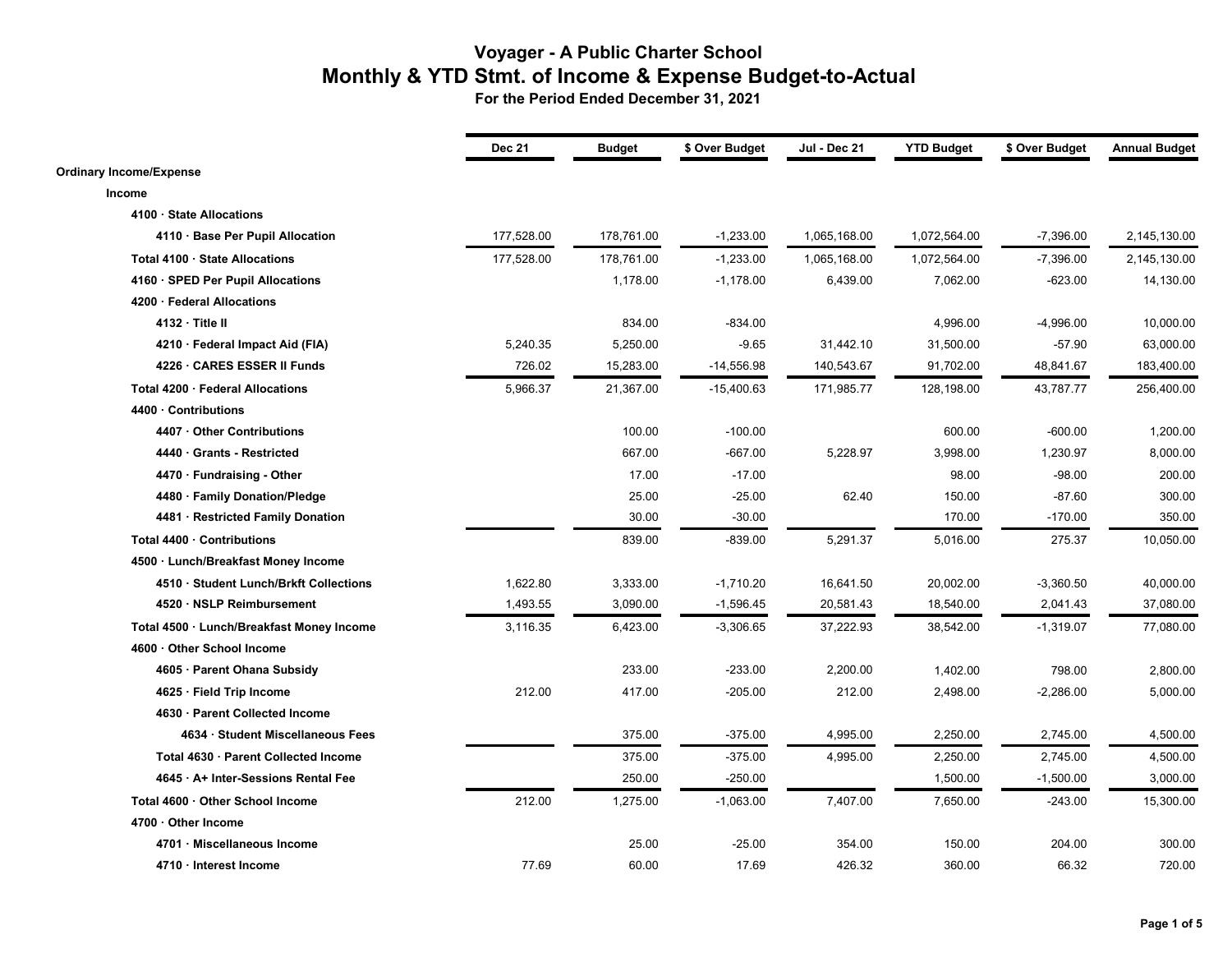|                                           | <b>Dec 21</b> | <b>Budget</b> | \$ Over Budget | Jul - Dec 21 | <b>YTD Budget</b> | \$ Over Budget | <b>Annual Budget</b> |
|-------------------------------------------|---------------|---------------|----------------|--------------|-------------------|----------------|----------------------|
| Total 4700 · Other Income                 | 77.69         | 85.00         | $-7.31$        | 780.32       | 510.00            | 270.32         | 1,020.00             |
| <b>Total Income</b>                       | 186,900.41    | 209,928.00    | $-23,027.59$   | 1,294,294.39 | 1,259,542.00      | 34,752.39      | 2,519,110.00         |
| <b>Expense</b>                            |               |               |                |              |                   |                |                      |
| 6000 · Personnel & Payroll Expense        |               |               |                |              |                   |                |                      |
| 6010 · Admin. Personnel                   | 30,219.09     | 28,250.00     | 1,969.09       | 158,233.50   | 169,500.00        | $-11,266.50$   | 339,000.00           |
| 6010.03 · Admin. Benefit-Accrue Vacation  | 342.00        | 342.00        |                | 2,052.00     | 2,048.00          | 4.00           | 4,100.00             |
| 6015.00 · Recess Supervisors              | 689.06        | 2,500.00      | $-1,810.94$    | 8,713.72     | 15,000.00         | $-6,286.28$    | 30,000.00            |
| 6015.10 · Recess Supervisor - Temp-Agency |               |               |                | 2,075.11     |                   |                |                      |
| 6020 · Instructional                      |               |               |                |              |                   |                |                      |
| 6021 · Classroom Teachers                 |               |               |                |              |                   |                |                      |
| 6021.04 · HSTA Probationary Incentive Pmt |               |               |                | 7,500.00     |                   | 7,500.00       |                      |
| 6021.06 · Retention Incentive Payment     |               |               |                | 25,000.00    |                   |                |                      |
| 6021 · Classroom Teachers - Other         | 66,205.06     | 74,483.00     | $-8,277.94$    | 425,116.70   | 446,902.00        | $-21,785.30$   | 893,800.00           |
| Total 6021 · Classroom Teachers           | 66,205.06     | 74,483.00     | $-8,277.94$    | 457,616.70   | 446,902.00        | 10,714.70      | 893,800.00           |
| 6023 · Specials Teachers                  | 17,255.80     | 18,892.00     | $-1,636.20$    | 90,122.46    | 113,356.00        | $-23,233.54$   | 226,708.00           |
| 6025 · Substitute Teachers                | 5,275.81      | 4,084.00      | 1,191.81       | 32,116.09    | 24,496.00         | 7,620.09       | 49,000.00            |
| 6030 · Educational Asst                   | 1,650.62      | 1,503.00      | 147.62         | 7,246.80     | 9,016.00          | $-1,769.20$    | 18,034.00            |
| Total 6020 · Instructional                | 90,387.29     | 98,962.00     | $-8,574.71$    | 587,102.05   | 593,770.00        | $-6,667.95$    | 1,187,542.00         |
| 6028 · Resource Teachers                  | 18,062.40     | 18,063.00     | $-0.60$        | 104,720.76   | 108,372.00        | -3,651.24      | 216,750.00           |
| 6035 · Teacher Differential Pay - add'    | 570.01        | 1,042.00      | $-471.99$      | 5,061.68     | 6,248.00          | $-1,186.32$    | 12,500.00            |
| 6036 · School Counselor                   |               | 5,000.00      | $-5,000.00$    | 22,175.71    | 30,000.00         | $-7,824.29$    | 60,000.00            |
| 6070 · Landscaping/Groundskeeping 'EE'    | 708.75        | 917.00        | $-208.25$      | 4,914.15     | 5,498.00          | $-583.85$      | 11,000.00            |
| 6072 · Maintenance/Janitorial 'EE'        |               |               |                | 235.00       |                   | 235.00         |                      |
| Total 6000 · Personnel & Payroll Expense  | 140,978.60    | 155,076.00    | $-14,097.40$   | 895,283.68   | 930,436.00        | $-35, 152.32$  | 1,860,892.00         |
| 6200 · Academic Expenses                  |               |               |                |              |                   |                |                      |
| 6205 · Books/Curriculum                   |               |               |                |              |                   |                |                      |
| 6205.01 · Books/Curriculum - Classroom    |               | 417.00        | $-417.00$      | 1,846.70     | 2,498.00          | $-651.30$      | 5,000.00             |
| 6205.03 · Book/Curriculum-School-wide     |               | 442.00        | $-442.00$      | 5,105.63     | 2,648.00          | 2,457.63       | 5,300.00             |
| Total 6205 · Books/Curriculum             |               | 859.00        | $-859.00$      | 6,952.33     | 5,146.00          | 1,806.33       | 10,300.00            |
| 6211 · Classroom Equipment/Computer       |               | 12,530.00     | $-12,530.00$   | 96,294.64    | 75,220.00         | 21,074.64      | 150,400.00           |
| 6213 · School Furnishings                 | 1,232.02      | 84.00         | 1,148.02       | 1,232.02     | 496.00            | 736.02         | 1,000.00             |
| 6215 · Academic Supplies-classrm          |               | 458.00        | -458.00        | 1,458.57     | 2,752.00          | $-1,293.43$    | 5,500.00             |
| 6215.10 · Acad Supp-Other                 |               | 84.00         | $-84.00$       |              | 496.00            | $-496.00$      | 1,000.00             |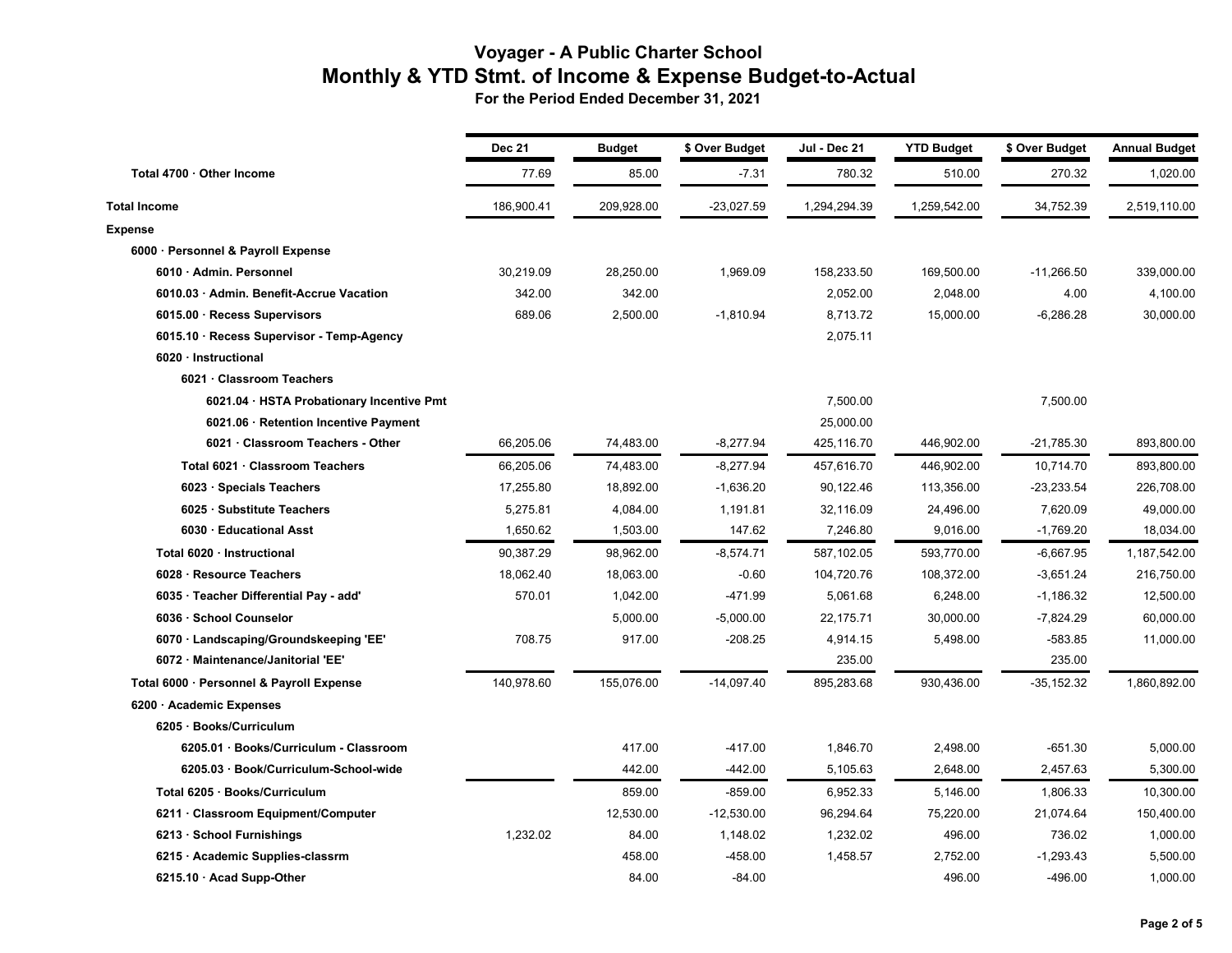|                                             | <b>Dec 21</b> | <b>Budget</b> | \$ Over Budget | Jul - Dec 21 | <b>YTD Budget</b> | \$ Over Budget | <b>Annual Budget</b> |
|---------------------------------------------|---------------|---------------|----------------|--------------|-------------------|----------------|----------------------|
| 6215.11 · Acad Supp- Grant (Restricted)     |               | 667.00        | $-667.00$      | 5,227.24     | 3,998.00          | 1,229.24       | 8,000.00             |
| 6216 · Testing Materials                    |               | 17.00         | $-17.00$       |              | 98.00             | $-98.00$       | 200.00               |
| 6225 · Computer & Software                  |               |               |                | 41.87        |                   | 41.87          |                      |
| 6235 · School (Student) Events              |               | 167.00        | $-167.00$      |              | 998.00            | $-998.00$      | 2,000.00             |
| Total 6200 · Academic Expenses              | 1,232.02      | 14,866.00     | $-13,633.98$   | 111,206.67   | 89,204.00         | 22,002.67      | 178,400.00           |
| 6250 Other School Expenses                  |               |               |                |              |                   |                |                      |
| 6251 · Parent Ohana Subsidy Expenses        |               | 234.00        | $-234.00$      | 318.36       | 1,396.00          | $-1,077.64$    | 2,800.00             |
| $6253 \cdot$ Field Trips                    |               | 417.00        | $-417.00$      | 300.00       | 2,498.00          | $-2,198.00$    | 5,000.00             |
| 6255.1 · Parent-Paid Miscellaneous Fees     |               | 375.00        | $-375.00$      | 1,968.69     | 2,250.00          | $-281.31$      | 4,500.00             |
| 6255.5 · School Safety Supplies             |               | 459.00        | -459.00        | 5,581.10     | 2,746.00          | 2,835.10       | 5,500.00             |
| Total 6250 · Other School Expenses          |               | 1,485.00      | $-1,485.00$    | 8,168.15     | 8,890.00          | $-721.85$      | 17,800.00            |
| 6300 Meals Service                          |               |               |                |              |                   |                |                      |
| 6302 · School Lunches                       | 3,808.90      | 7,500.00      | $-3,691.10$    | 38,509.24    | 45,000.00         | $-6,490.76$    | 90,000.00            |
| Total 6300 · Meals Service                  | 3,808.90      | 7,500.00      | $-3,691.10$    | 38,509.24    | 45,000.00         | $-6,490.76$    | 90,000.00            |
| 6400 Operating Expenses                     |               |               |                |              |                   |                |                      |
| 6420 · Equipment Rental & Leasing           | 1,043.80      | 917.00        | 126.80         | 5,650.49     | 5,498.00          | 152.49         | 11,000.00            |
| 6430 Operating Supplies                     |               |               |                |              |                   |                |                      |
| 6431 · Janitorial Supplies                  | 1,018.35      | 750.00        | 268.35         | 4,210.51     | 4,500.00          | $-289.49$      | 9,000.00             |
| 6433 · Postage                              |               | 83.00         | $-83.00$       | 203.01       | 502.00            | $-298.99$      | 1,000.00             |
| 6434 · Office Supplies & Expenses           | 208.01        | 667.00        | -458.99        | 2,702.06     | 3,998.00          | $-1,295.94$    | 8,000.00             |
| 6436 · Office Equipment & Maint.            | 352.33        | 250.00        | 102.33         | 1,495.32     | 1,500.00          | -4.68          | 3,000.00             |
| Total $6430 \cdot$ Operating Supplies       | 1,578.69      | 1,750.00      | $-171.31$      | 8,610.90     | 10,500.00         | $-1,889.10$    | 21,000.00            |
| 6440 · Staff Development & Stipends         |               |               |                |              |                   |                |                      |
| 6441.05 · Staff Development - Title Ila     |               | 834.00        | $-834.00$      |              | 4,996.00          | $-4,996.00$    | 10,000.00            |
| 6443 · Staff Development - General          |               |               |                | 3,253.78     |                   | 3,253.78       |                      |
| 6444 · PD materials                         |               | 42.00         | $-42.00$       | 731.50       | 248.00            | 483.50         | 500.00               |
| Total 6440 · Staff Development & Stipends   |               | 876.00        | $-876.00$      | 3,985.28     | 5,244.00          | $-1,258.72$    | 10,500.00            |
| $6450 \cdot \text{Printing}$                |               | 25.00         | $-25.00$       |              | 150.00            | $-150.00$      | 300.00               |
| 6470 Misc. Other Operation Expenses         |               |               |                |              |                   |                |                      |
| 6471 · Bank or Other Service Charges        | 331.10        | 200.00        | 131.10         | 1,801.24     | 1,200.00          | 601.24         | 2,400.00             |
| 6473 · Dues and Subscriptions               |               | 375.00        | $-375.00$      | 4,713.11     | 2,250.00          | 2,463.11       | 4,500.00             |
| Total 6470 · Misc. Other Operation Expenses | 331.10        | 575.00        | $-243.90$      | 6,514.35     | 3,450.00          | 3,064.35       | 6,900.00             |
| Total 6400 · Operating Expenses             | 2,953.59      | 4,143.00      | $-1,189.41$    | 24,761.02    | 24,842.00         | $-80.98$       | 49,700.00            |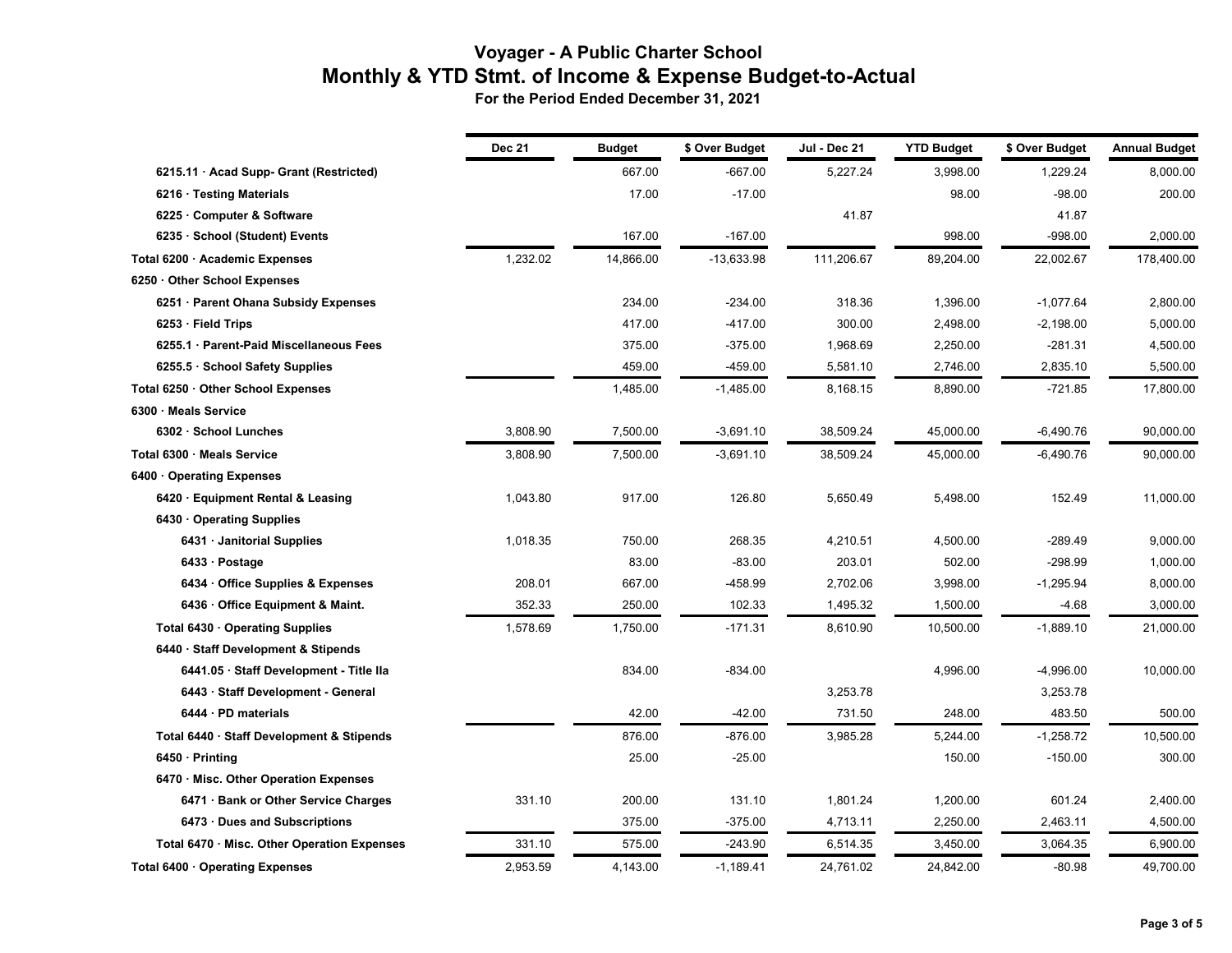|                                           | <b>Dec 21</b> | <b>Budget</b> | \$ Over Budget | <b>Jul - Dec 21</b> | <b>YTD Budget</b> | \$ Over Budget | <b>Annual Budget</b> |
|-------------------------------------------|---------------|---------------|----------------|---------------------|-------------------|----------------|----------------------|
| 6600 · Facilities                         |               |               |                |                     |                   |                |                      |
| 6610 · Rent/Lease Expenses                |               |               |                |                     |                   |                |                      |
| 6611.07 · Rent - Lutheran                 | 524.00        | 569.00        | $-45.00$       | 3,667.12            | 3,416.00          | 251.12         | 6,830.00             |
| 6611.08 · Rent - Wilder Ave               | 23,664.91     | 23,665.00     | $-0.09$        | 141,989.46          | 141,990.00        | $-0.54$        | 283,980.00           |
| 6611.09 · Real Property Tax -Wilder Ave.  |               | 25.00         | $-25.00$       | 150.00              | 150.00            |                | 300.00               |
| 6611.10 · Rent- Offsite Storage Fee       |               | 88.00         | $-88.00$       | 1,588.14            | 522.00            | 1,066.14       | 1,050.00             |
| 6612.08 · Parking Expense - Off Campus    | 1,225.13      | 1,034.00      | 191.13         | 6,125.65            | 6,196.00          | $-70.35$       | 12,400.00            |
| Total 6610 · Rent/Lease Expenses          | 25,414.04     | 25,381.00     | 33.04          | 153,520.37          | 152,274.00        | 1,246.37       | 304,560.00           |
| 6626 · Deferred Rent                      | $-1,600.00$   | $-1,600.00$   |                | $-9,600.00$         | $-9,600.00$       |                | $-19,200.00$         |
| 6630 · Facilities - Repair & Maint.       |               |               |                |                     |                   |                |                      |
| 6631 · Building & Equipment - R & M       | 94.45         | 2,126.00      | $-2,031.55$    | 17,510.69           | 12,744.00         | 4,766.69       | 25,500.00            |
| 6634 · Elevator Repair & Maint.           |               | 542.00        | $-542.00$      | 1,868.64            | 3,248.00          | $-1,379.36$    | 6,500.00             |
| 6638 · Security/Camera Equip leasing      | 712.04        | 1,125.00      | $-412.96$      | 5,118.43            | 6,750.00          | $-1,631.57$    | 13,500.00            |
| 6646 · Trash                              | 554.97        | 600.00        | -45.03         | 3,680.07            | 3,600.00          | 80.07          | 7,200.00             |
| Total 6630 · Facilities - Repair & Maint. | 1,361.46      | 4,393.00      | $-3,031.54$    | 28,177.83           | 26,342.00         | 1,835.83       | 52,700.00            |
| 6640 · Utilities                          |               |               |                |                     |                   |                |                      |
| 6641 · Electricity                        | 2,996.90      | 3,667.00      | $-670.10$      | 22,451.74           | 21,998.00         | 453.74         | 44,000.00            |
| 6642 · Water                              | 1,462.33      | 1,417.00      | 45.33          | 8,908.97            | 8,498.00          | 410.97         | 17,000.00            |
| 6643 · Telephone                          | 381.78        | 383.00        | $-1.22$        | 2,283.99            | 2,302.00          | $-18.01$       | 4,600.00             |
| 6644 · Internet                           | 554.99        | 575.00        | $-20.01$       | 3,569.94            | 3,450.00          | 119.94         | 6,900.00             |
| Total 6640 · Utilities                    | 5,396.00      | 6,042.00      | $-646.00$      | 37,214.64           | 36,248.00         | 966.64         | 72,500.00            |
| Total 6600 · Facilities                   | 30,571.50     | 34,216.00     | $-3,644.50$    | 209,312.84          | 205,264.00        | 4,048.84       | 410,560.00           |
| 6800 · Contracted Services                |               |               |                |                     |                   |                |                      |
| 6810 · Professional Consultants           |               |               |                |                     |                   |                |                      |
| 6811 · Audit/Accounting                   |               | 1,004.00      | $-1,004.00$    | 12,041.00           | 6,018.00          | 6,023.00       | 12,042.00            |
| 6812 · Misc. Consulting Services          | 1,623.04      | 1,600.00      | 23.04          | 10,270.88           | 9,608.00          | 662.88         | 19,208.00            |
| 6813 · Webpage Design & Mait              |               | 42.00         | $-42.00$       |                     | 248.00            | $-248.00$      | 500.00               |
| 6816 · Computer Tech Services             |               | 417.00        | $-417.00$      | 250.00              | 2,498.00          | $-2,248.00$    | 5,000.00             |
| Total 6810 · Professional Consultants     | 1,623.04      | 3,063.00      | $-1,439.96$    | 22,561.88           | 18,372.00         | 4,189.88       | 36,750.00            |
| 6820 · Outside Services                   |               |               |                |                     |                   |                |                      |
| 6821 · Janitorial Service                 | 4,598.00      | 4,250.00      | 348.00         | 24,528.81           | 25,500.00         | $-971.19$      | 51,000.00            |
| 6822 · Payroll Service Fees               | 408.38        | 475.00        | $-66.62$       | 2,406.26            | 2,850.00          | $-443.74$      | 5,700.00             |
| 6825 · Hawaii Employee Coucil Fee         |               | 208.00        | $-208.00$      | 1,122.00            | 1,252.00          | $-130.00$      | 2,500.00             |